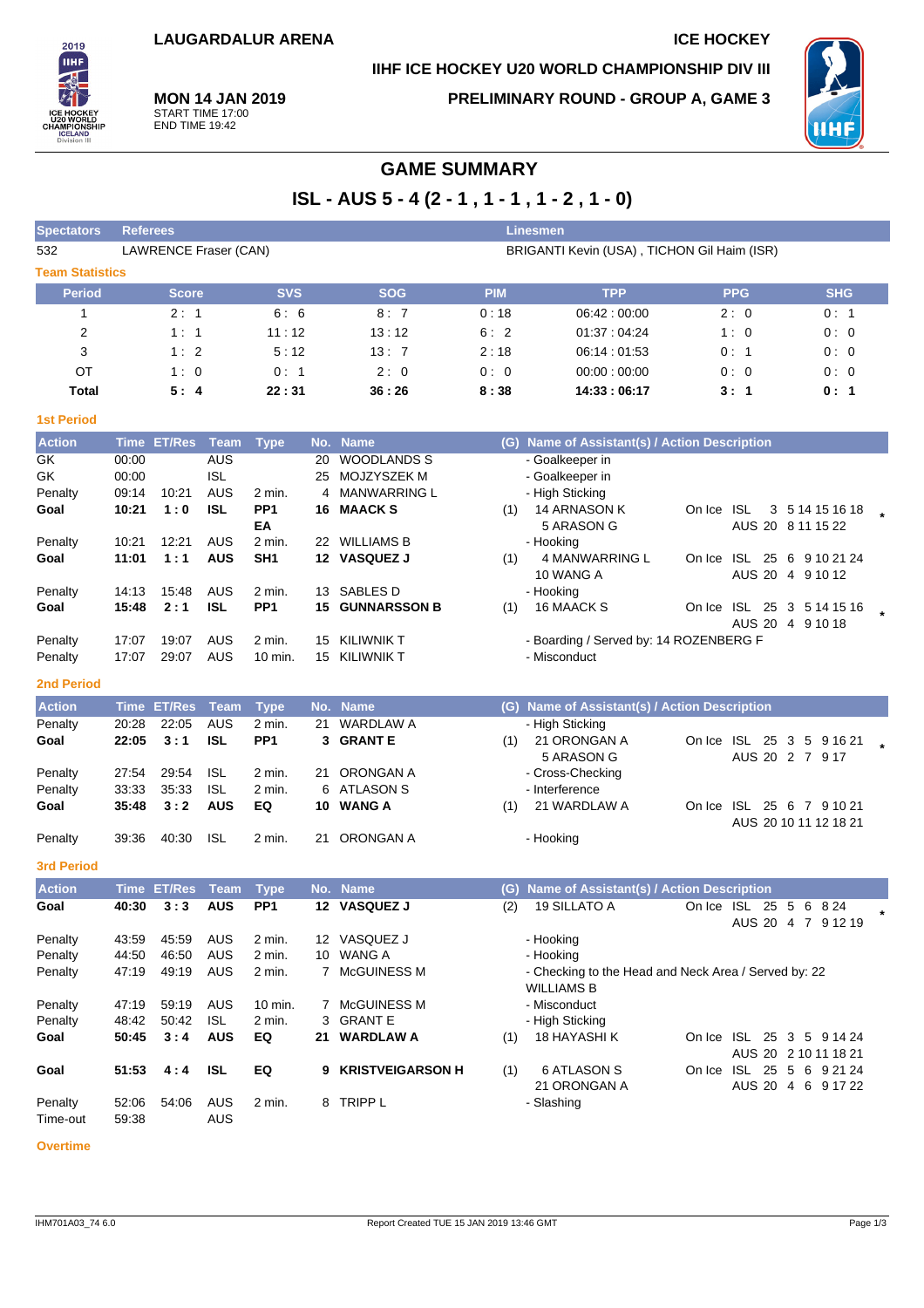### **LAUGARDALUR ARENA ICE HOCKEY**

**IIHF ICE HOCKEY U20 WORLD CHAMPIONSHIP DIV III**

**MON 14 JAN 2019** START TIME 17:00 END TIME 19:42

### **PRELIMINARY ROUND - GROUP A, GAME 3**



| <b>Action</b> |       | Time ET/Res Team Type |     |     | No. Name     |     | (G) Name of Assistant(s) / Action Description |                                          |
|---------------|-------|-----------------------|-----|-----|--------------|-----|-----------------------------------------------|------------------------------------------|
| Goal          |       | $60:37$ $5:4$ ISL     |     | EQ. | 21 ORONGAN A | (1) |                                               | 9 KRISTVEIGARSON H On Ice ISL 25 9 21 24 |
|               |       |                       |     |     |              |     | 24 THORSTEINSSON S                            | AUS 20 4 10 12                           |
| GK            | 60:37 |                       | ISL |     |              |     |                                               | 25 MOJZYSZEK M - Goalkeeper out          |
| GK            | 60:37 |                       | AUS |     |              |     |                                               | 20 WOODLANDS S - Goalkeeper              |
|               |       |                       |     |     |              |     |                                               | out                                      |

#### **Goalkeeper Records**

2019 **IIHF** 

#### $Team : ISL - Iceland$

|  |  | Team : AUS - Australia |
|--|--|------------------------|
|--|--|------------------------|

| No. Name                 | <b>SOG</b> | SVS 4 | MIP I | <b>No. Name</b>  | <b>SOG</b> | <b>SVS</b> | <b>MIP</b> |
|--------------------------|------------|-------|-------|------------------|------------|------------|------------|
| 25 MOJZYSZEK Maksymilian | 26         | 22    | 60.37 | 20 WOODLANDS Seb | 34         | 29         | 60:37      |
| HJALTESTED Arnar         |            |       |       | 25 SPELDE Ethan  |            |            |            |

#### **Game Statistics**

| Team : ISL (white)  |                                   |   |                |                |            |             |          |          |        |              |                      |             |             |                |             |
|---------------------|-----------------------------------|---|----------------|----------------|------------|-------------|----------|----------|--------|--------------|----------------------|-------------|-------------|----------------|-------------|
|                     | <b>Head Coach: SIPPONEN Jussi</b> |   |                |                |            |             |          |          |        |              | <b>Shots on Goal</b> |             |             |                |             |
| No. Pos.            | <b>Name</b>                       | G | A              | P              | <b>PIM</b> | $FO+$       | FO-      | $FO+/-$  | FO%    |              | $\overline{2}$       | 3           | <b>OT</b>   | <b>TS</b>      | $+/-$       |
| 5 D                 | ARASON Gunnar +A                  | 0 | $\overline{2}$ | $\overline{2}$ | 0          | 0           | 0        | 0        | 0.00   | 0            | 0                    | 3           | 0           | 3              | $\mathbf 0$ |
| F<br>6              | ATLASON Solvi +A                  | 0 |                |                | 2          | 7           | 14       | $-7$     | 33.33  | 1            |                      |             | 0           | 3              | $-1$        |
| F<br>9              | KRISTVEIGARSON Heidar             |   |                | 2              | 0          | 6           | 4        | 2        | 60.00  |              | 3                    |             | 0           | 5              | $-1$        |
| F<br>21             | <b>ORONGAN Axel</b>               |   | 2              | 3              | 4          | 1           | 0        | 1        | 100.00 | 0            |                      | 2           | 2           | 5              | $\mathbf 0$ |
| 24 D                | THORSTEINSSON Sigurdur +C (BP)    | 0 |                | 1              | 0          | $\Omega$    | 0        | 0        | 0.00   | 2            | $\Omega$             | 3           | $\Omega$    | 5              | 0           |
| 3 F                 | <b>GRANT Einar</b>                |   | 0              | 1              | 2          | 11          | 12       | $-1$     | 47.83  | 0            |                      | 0           | 0           |                | -1          |
| $\overline{7}$<br>D | <b>HELGASON Jon</b>               | 0 | $\Omega$       | $\Omega$       | 0          | 0           | $\Omega$ | $\Omega$ | 0.00   | 0            |                      | $\mathbf 0$ | 0           |                | $-1$        |
| 10 D                | <b>ARASON Vignir</b>              | 0 | 0              | $\Omega$       | $\Omega$   | 0           | 0        | $\Omega$ | 0.00   | 1            | 0                    | $\Omega$    | $\mathbf 0$ |                | $-2$        |
| 14 F                | <b>ARNASON Kristjan</b>           | 0 |                |                | 0          | 0           | 0        | $\Omega$ | 0.00   | 1            |                      | 2           | $\mathbf 0$ | $\overline{4}$ | $-1$        |
| 16 F                | <b>MAACK Styrmir</b>              |   |                | $\overline{2}$ | 0          | $\Omega$    | 0        | 0        | 0.00   | $\mathbf{1}$ |                      | 1           | $\Omega$    | 3              | $\mathbf 0$ |
| F<br>8              | <b>AGUSTSSON Agust</b>            | 0 | 0              | $\Omega$       | 0          | 0           | $\Omega$ | 0        | 0.00   | 0            | 0                    | 0           | 0           | 0              | 0           |
| 15 F                | <b>GUNNARSSON Bjartur</b>         |   | 0              |                | 0          | 6           | 4        | 2        | 60.00  | 1            |                      | 0           | $\mathbf 0$ | $\overline{2}$ | $\mathbf 0$ |
| 17<br>F             | <b>BIRGISSON Egill</b>            | 0 | $\Omega$       | $\Omega$       | 0          | 0           | $\Omega$ | 0        | 0.00   | 0            | $\Omega$             | $\Omega$    | 0           | $\Omega$       | 0           |
| $\mathsf{F}$<br>18  | <b>RUNARSSON Unnar</b>            | 0 | 0              | 0              | 0          | $\mathbf 0$ | 0        | $\Omega$ | 0.00   | 0            |                      | $\mathbf 0$ | $\mathbf 0$ |                | $\mathbf 0$ |
| 23 D                | <b>HAFBERG Robert</b>             | 0 | 0              | $\Omega$       | 0          | 0           | 0        | 0        | 0.00   | 0            | 0                    | 0           | $\Omega$    | 0              | $\mathbf 0$ |
| 13<br>F             | <b>HJALMARSSON Baltasar</b>       | 0 | 0              | 0              | 0          | 0           | 0        | 0        | 0.00   | 0            | 0                    | 0           | 0           | 0              | 0           |
| $\mathsf{F}$<br>19  | <b>EGGERTSSON Thorgils</b>        | 0 | 0              | $\Omega$       | 0          | 0           | 0        | $\Omega$ | 0.00   | 0            | 0                    | $\Omega$    | 0           | 0              | 0           |
| $\mathsf{F}$<br>22  | SONDRUSON Omar                    | 0 | 0              | $\Omega$       | 0          | 1           |          | 0        | 50.00  | 0            | 0                    | $\Omega$    | 0           | 0              | 0           |
| GK<br>1             | <b>HJALTESTED Arnar</b>           | 0 | 0              | 0              | 0          |             |          |          |        | 0            | $\Omega$             | $\Omega$    | 0           | 0              |             |
| 25 GK               | MOJZYSZEK Maksymilian             | 0 | $\Omega$       | $\Omega$       | 0          |             |          |          |        | $\Omega$     | $\Omega$             | $\Omega$    | $\Omega$    | $\Omega$       |             |
| Total               |                                   | 5 | 9              | 14             | 8          | 32          | 35       | -3       | 47.76  | 8            | 13                   | 13          | 2           | 36             |             |

| Team : AUS (green) |                               |    |             |                |                |             |                |          |       |                      |                |   |           |                |                |
|--------------------|-------------------------------|----|-------------|----------------|----------------|-------------|----------------|----------|-------|----------------------|----------------|---|-----------|----------------|----------------|
|                    | <b>Head Coach: RUCK David</b> |    |             |                |                |             |                |          |       | <b>Shots on Goal</b> |                |   |           |                |                |
| No. Pos.           | <b>Name</b>                   | G. | А           | P              | <b>PIM</b>     | $FO+$       | FO-            | $FO+/-$  | FO%   |                      | $\overline{2}$ | 3 | <b>OT</b> | TS             | $+/-$          |
| 4 F                | MANWARRING Liam +A            | 0  |             |                | 2              | 2           | 4              | $-2$     | 33.33 | 0                    | 2              |   | 0         | 3              | $-1$           |
| 9 D                | <b>FAHMY Lachlan</b>          | 0  | 0           | 0              | 0              | 0           | 0              | 0        | 0.00  | 0                    | 0              | 0 | 0         | 0              | 0              |
| 10 D               | <b>WANG Arthur</b>            |    |             | 2              | 2              | 0           | 0              | 0        | 0.00  | 1                    | 3              | 0 | 0         | 4              | $+2$           |
| 12 F               | VASQUEZ Jeremy (BP)           | 2  |             | $\overline{2}$ | 2              | 3           | 4              | -1       | 42.86 | 2                    | 0              | 4 | 0         | 6              | $+1$           |
| 19 F               | SILLATO Aiden                 | 0  |             |                | $\mathbf 0$    | 13          | 8              | 5        | 61.90 | 2                    | 3              | 0 | 0         | 5              | 0              |
| 8 D                | <b>TRIPP Lachlan</b>          | 0  | 0           | 0              | 2              | 0           | 0              | 0        | 0.00  | 1                    | 0              | 0 | 0         | 1              | 0              |
| 11 F               | BRUNT Jordon +C               | 0  | 0           | $\mathbf 0$    | 0              | 0           | $\mathbf 0$    | 0        | 0.00  | 1                    | $\mathbf 0$    | 0 | 0         | $\mathbf{1}$   | $+2$           |
| 15 D               | <b>KILIWNIK Thomas</b>        | 0  | 0           | 0              | 12             | 0           | 0              | 0        | 0.00  | 0                    | 0              | 0 | 0         | 0              | $\overline{0}$ |
| 18 D               | HAYASHI Kenshin +A            | 0  |             |                | 0              | 12          | 8              | 4        | 60.00 | 0                    | $\overline{2}$ | 0 | 0         | $\overline{c}$ | $+2$           |
| 21 F               | <b>WARDLAW Alexander</b>      |    | 1           | $\overline{2}$ | $\overline{2}$ | 0           | $\mathbf 0$    | 0        | 0.00  | 0                    |                | 1 | 0         | $\overline{2}$ | $+2$           |
| 6 F                | <b>BARTON James</b>           | 0  | 0           | 0              | 0              | 0           | 0              | 0        | 0.00  | $\mathbf 0$          | 0              | 0 | 0         | 0              | $-1$           |
| 13 D               | SABLES Dylan                  | 0  | $\Omega$    | $\mathbf 0$    | $\overline{2}$ | 0           | $\Omega$       | $\Omega$ | 0.00  | $\mathbf 0$          | 0              | 0 | 0         | 0              | 0              |
| 16 F               | <b>RANSOME Jack</b>           | 0  | $\Omega$    | 0              | 0              | 0           | $\Omega$       | $\Omega$ | 0.00  | 0                    | 0              | 0 | 0         | 0              | 0              |
| 17 F               | <b>CHEN Andrew</b>            | 0  | 0           | 0              | 0              | 0           | 0              | 0        | 0.00  | 0                    | 0              | 0 | 0         | 0              | $-1$           |
| 22 F               | <b>WILLIAMS Brock</b>         | 0  | $\mathbf 0$ | $\mathbf 0$    | $\overline{2}$ | 3           | 5              | $-2$     | 37.50 | 0                    | $\mathbf 0$    | 0 | 0         | 0              | $-1$           |
| 2 F                | <b>LODGE Yannic</b>           | 0  | 0           | 0              | 0              | 2           |                |          | 66.67 | 0                    | 0              | 0 | 0         | 0              | $+1$           |
| 7 F                | <b>McGUINESS Marcel</b>       | 0  | $\Omega$    | 0              | 12             | $\mathbf 0$ | $\overline{2}$ | -2       | 0.00  | 0                    |                |   | 0         | $\overline{2}$ | $\mathbf 0$    |